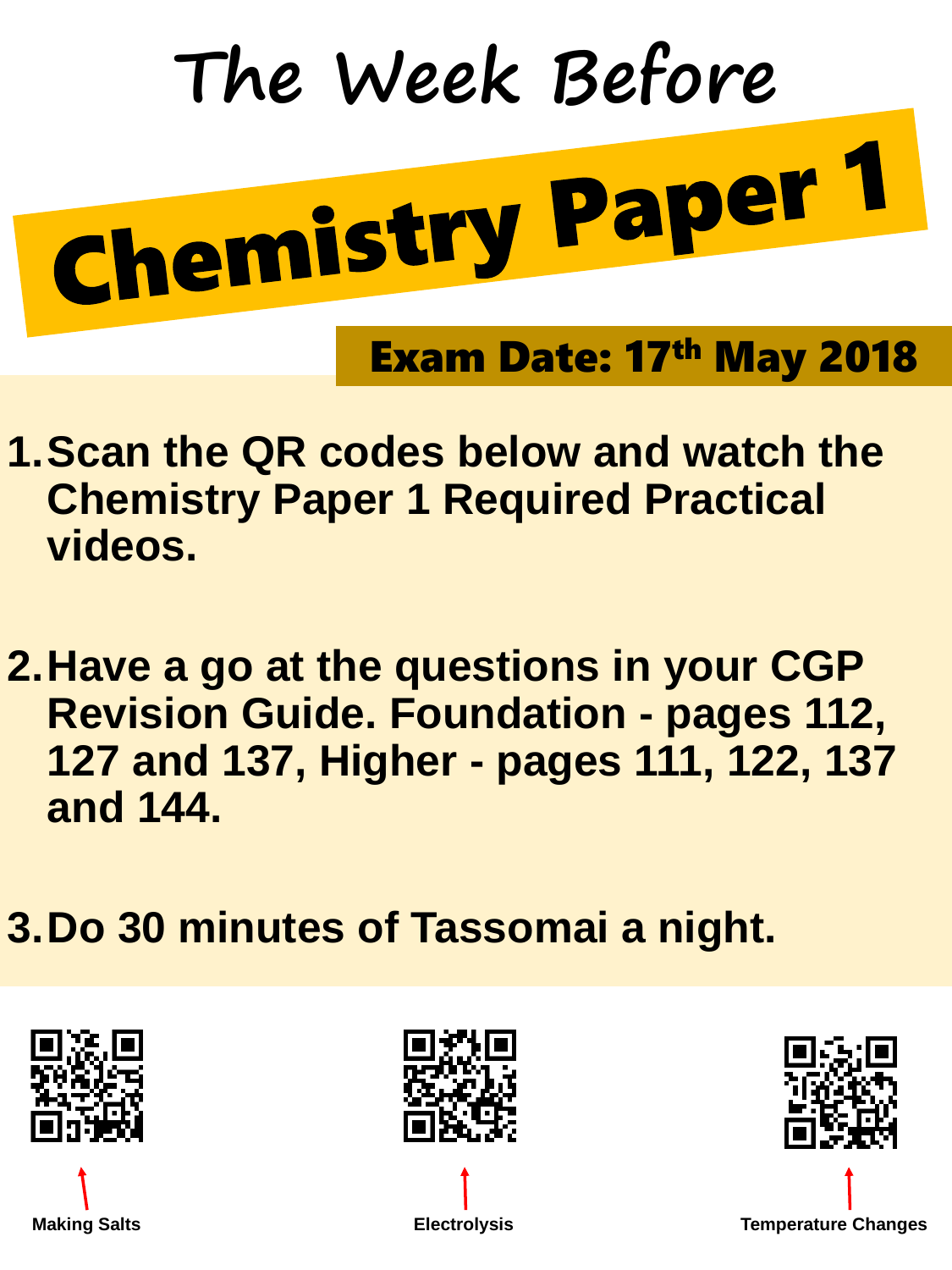- **1. Scan the QR codes below and watch the Chemistry Paper 1 Required Practical videos.**
- **2. Have a go at the questions in your CGP Revision Guide. Foundation - pages 112, 127 and 137, Higher pages 111, 122, 137 and 144.**
- **3. Do 30 minutes of Tassomai (the questions will be set to Chemistry Paper 1 material only).**

## **4. Make sure your bag is packed with the correct equipment and get a good night's sleep!**



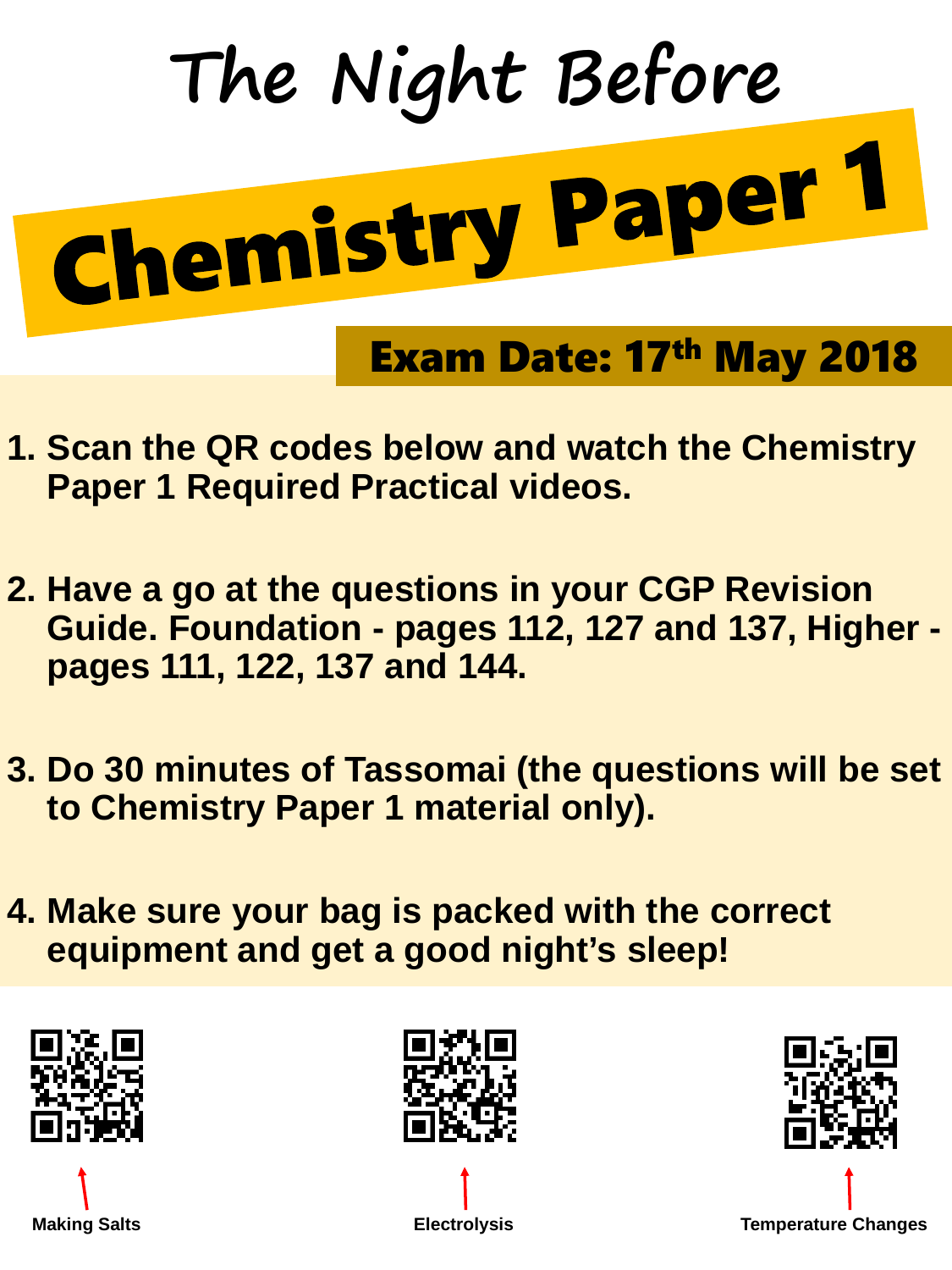- **1. Scan the QR codes below and watch the Chemistry Paper 2 Required Practical videos.**
- **2. Have a go at the questions in your CGP Revision Guide. Foundation - pages 145, 154 and 166, Higher - pages 149, 156 and 166.**
- **3. Do 30 minutes of Tassomai (the questions will be set to Chemistry Paper 2 material only).**